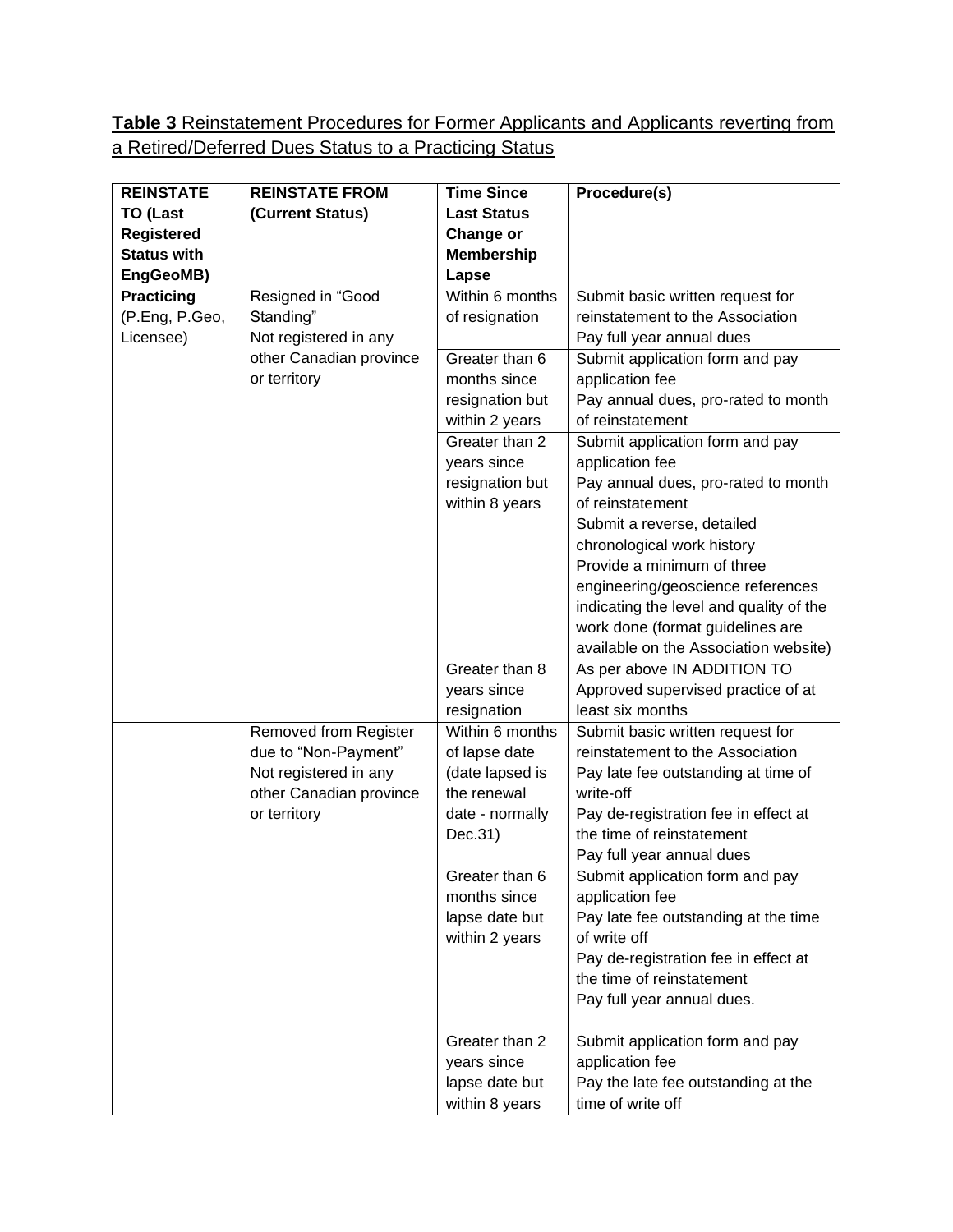|                             |                                                                                                                                   |                                   | Pay de-registration fee in effect at<br>the time of reinstatement<br>Pay full year annual dues<br><b>AND</b><br>Submit a reverse, detailed<br>chronological work history and<br>provide a minimum of three<br>engineering/geoscience references<br>indicating the level and quality of<br>work done. Registration form<br>templates will be provided. |
|-----------------------------|-----------------------------------------------------------------------------------------------------------------------------------|-----------------------------------|-------------------------------------------------------------------------------------------------------------------------------------------------------------------------------------------------------------------------------------------------------------------------------------------------------------------------------------------------------|
|                             |                                                                                                                                   | Greater than 8<br>years since     | As per above IN ADDITION TO<br>Approved Supervised practice of at                                                                                                                                                                                                                                                                                     |
|                             | Retired or On-leave in                                                                                                            | lapse date<br>N/A                 | least six months                                                                                                                                                                                                                                                                                                                                      |
|                             | "Good Standing" Wishing<br>to revert to practicing<br>(Reversion)                                                                 |                                   | Full Application to be reviewed by<br><b>Continuing Competency Committee</b><br>for compliance with the Continuing<br>Professional Development (CPD)<br>program                                                                                                                                                                                       |
| <b>Mobility</b><br>(Canada) | Resigned in "Good<br>Standing"                                                                                                    | Within 6 months<br>of resignation | Written request to accounting<br>Pay full year annual dues                                                                                                                                                                                                                                                                                            |
|                             | Currently registered and                                                                                                          |                                   |                                                                                                                                                                                                                                                                                                                                                       |
|                             | in good standing in one                                                                                                           | Greater than 6                    | Submit application form and pay                                                                                                                                                                                                                                                                                                                       |
|                             | or more Canadian                                                                                                                  | months since                      | application fee                                                                                                                                                                                                                                                                                                                                       |
|                             | provinces or territories                                                                                                          | resignation                       | Pay annual dues, pro-rated to month<br>of reinstatement                                                                                                                                                                                                                                                                                               |
|                             |                                                                                                                                   |                                   |                                                                                                                                                                                                                                                                                                                                                       |
|                             | Resigned in "Good<br>Standing"<br>Formerly registered in<br>another Canadian<br>province or territory<br>Not registered elsewhere | N/A                               | Reinstate in previous jurisdiction and<br>reapply as a mobility applicant.<br>Submit application form and pay<br>application fee<br>Pay annual dues, prorated to month<br>of reinstatement                                                                                                                                                            |
|                             | <b>Removed from Register</b><br>due to "Non-Payment"<br>Registered or licensed in<br>another Canadian<br>province or territory    | Within 6 months<br>of lapse date  | Submit basic written request for<br>reinstatement to the Association<br>Pay late fee outstanding at time of<br>write-off<br>Pay de-registration fee in effect at<br>the time of reinstatement<br>Pay full year annual dues                                                                                                                            |
|                             |                                                                                                                                   | Greater than 6                    | Submit application form and pay                                                                                                                                                                                                                                                                                                                       |
|                             |                                                                                                                                   | months of lapse                   | application fee                                                                                                                                                                                                                                                                                                                                       |
|                             |                                                                                                                                   | date                              | Pay the late fee outstanding at the                                                                                                                                                                                                                                                                                                                   |
|                             |                                                                                                                                   |                                   | time of write off                                                                                                                                                                                                                                                                                                                                     |
|                             |                                                                                                                                   |                                   | Pay de-registration fee in effect at                                                                                                                                                                                                                                                                                                                  |
|                             |                                                                                                                                   |                                   | the time of reinstatement                                                                                                                                                                                                                                                                                                                             |
|                             |                                                                                                                                   |                                   | Pay full year annual dues                                                                                                                                                                                                                                                                                                                             |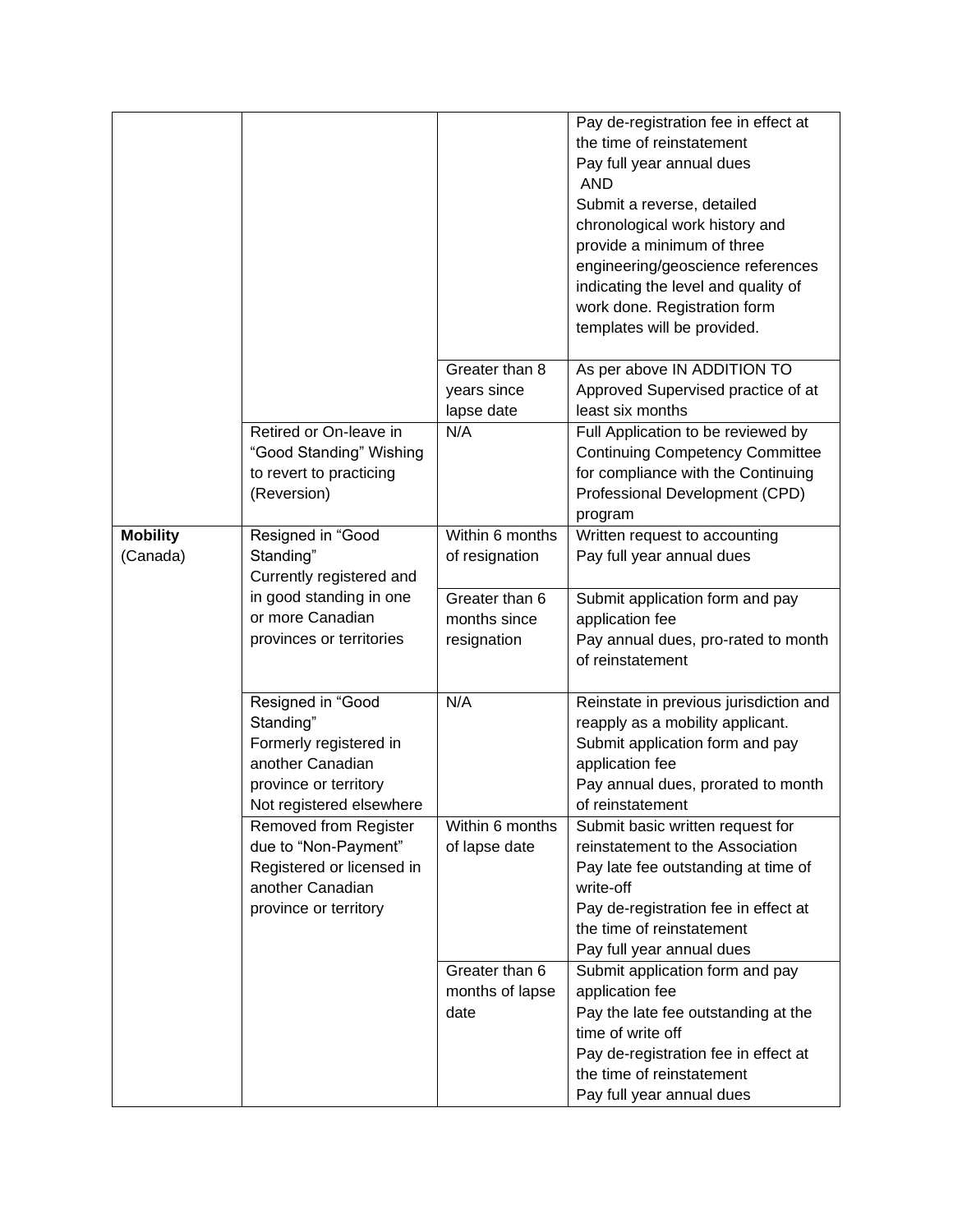| <b>Mobility</b><br>(United States),<br>Engineers only         | Currently - Temporary<br>(U.S.) License<br>Registered PE in at least<br>one U.S. State, having<br>passed the FE* and the<br>PE** and the NPPE and<br>having at least 4 years of<br>engineering practice<br>confirmed by at least one<br>U.S. State engineering<br>board | N/A                                                                                                                    | Note: All US Mobility applicants must<br>first become Temporary US<br>Licensees to successfully pass the<br>NPPE (or have passed the NPPE<br>through another association)<br>Submit application form and pay<br>application fee<br>Pay annual dues, pro-rated to month<br>of reinstatement |
|---------------------------------------------------------------|-------------------------------------------------------------------------------------------------------------------------------------------------------------------------------------------------------------------------------------------------------------------------|------------------------------------------------------------------------------------------------------------------------|--------------------------------------------------------------------------------------------------------------------------------------------------------------------------------------------------------------------------------------------------------------------------------------------|
| Intern                                                        | Resigned in "Good<br>Standing"<br>Not enrolled as Intern<br>elsewhere                                                                                                                                                                                                   | Within 6 months<br>of resignation<br>Greater than 6<br>months since<br>resignation                                     | Written request to accounting<br>Pay full year annual dues<br>Submit application form and pay<br>application fee<br>Pay annual dues, pro-rated to month<br>of reinstatement                                                                                                                |
|                                                               | Removed from Register<br>due to "Non-Payment"<br>Not enrolled as an intern<br>elsewhere                                                                                                                                                                                 | Within 6 months<br>of lapse date<br>(normally Dec<br>31)                                                               | Submit basic written request for<br>reinstatement to accounting<br>Pay late fee outstanding at time of<br>write-off<br>Pay de-registration fee in effect at<br>the time of reinstatement<br>Pay full year annual dues                                                                      |
|                                                               |                                                                                                                                                                                                                                                                         | Greater than 6<br>months since<br>lapse date                                                                           | Submit application form and pay<br>application fee<br>Pay the late fee outstanding at the<br>time of write off<br>Pay de-registration fee in effect at<br>the time of reinstatement<br>Pay full year annual dues                                                                           |
| <b>Retired or On-</b><br>Leave<br>(P.Eng, P.Geo,<br>Licensee) | Resigned in "Good<br>Standing"<br>Not registered elsewhere<br>(Continuing as Retired or<br>on leave)<br><b>Removed from Register</b><br>due to "Non-Payment"<br>Not registered elsewhere<br>(Continuing as Retired or<br>on leave)                                      | Within 6 months<br>of resignation<br>Greater than 6<br>months since<br>resignation<br>Within 6 months<br>of lapse date | Written request to accounting<br>Pay full year annual dues<br>Submit updated address information<br>Pay annual dues, pro-rated to month<br>of reinstatement<br>Written request for reinstatement to<br>accounting<br>Pay full year annual dues                                             |